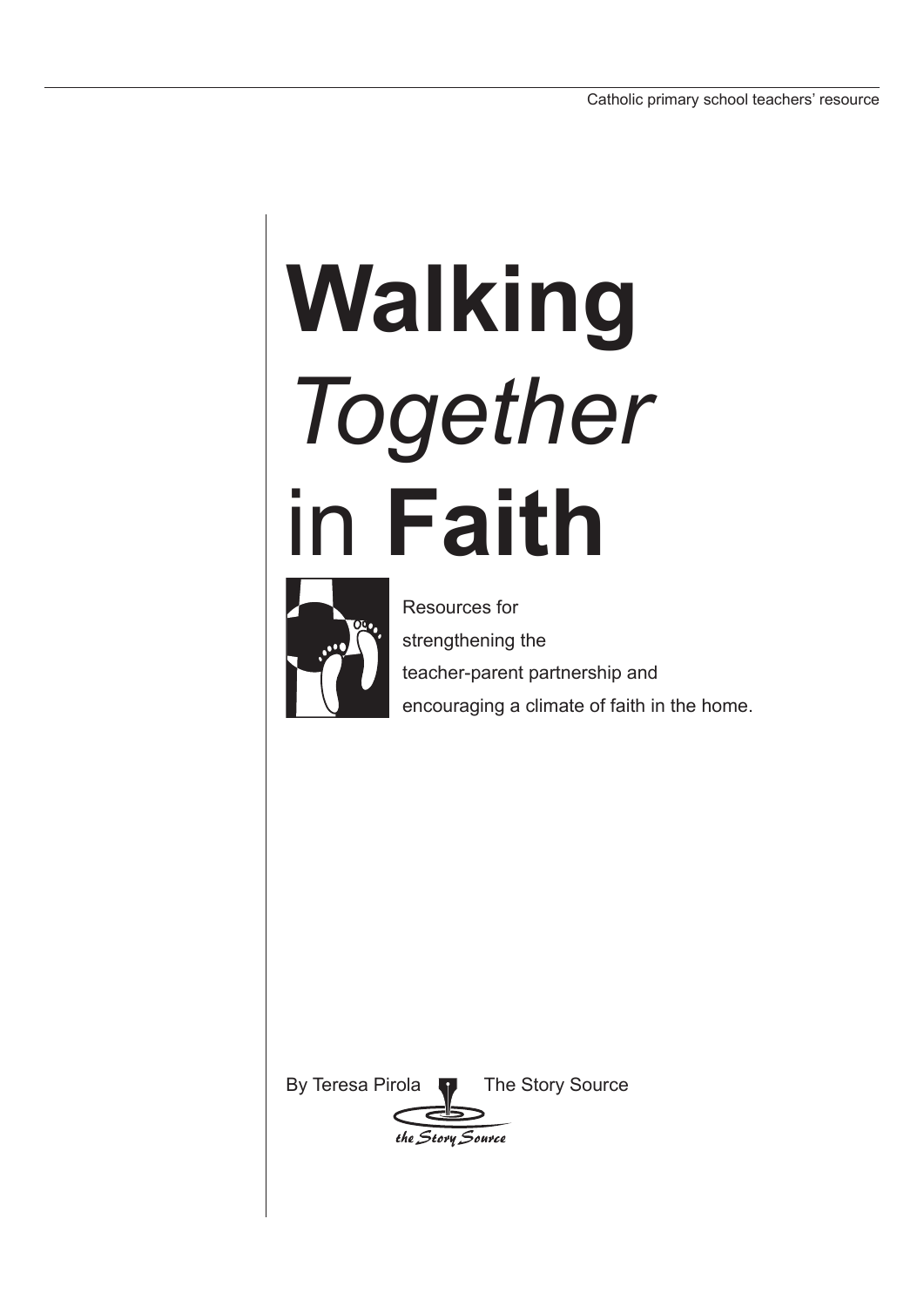# **Acknowledgements**

This resource kit, *Walking Together in Faith*, emerged from the education project, 'Building Relationships Between Teachers and Parents as Joint Leaders in Learning', which was developed and trialled in Broken Bay Diocese 2003-4.

Project initiation, strategic development and overall co-ordination: Sue Bull, parent liaison officer, Catholic Schools Office, Diocese of Broken Bay.

Assisted by funding received through the Australian Government Quality Teacher Program (AGQTP).

Participating schools:

St John's School, Harbord Principal: Meredith Tomkins Sacred Heart School, Mona Vale Principal: Diann Hynes St John's School, Narraweena Principal: Anne Duncan Corpus Christi School, St Ives Principal: Julian Tobin

St Kevin's School, Dee Why Principal: Mary Anne Marles

The efforts of the students, parents and families who participated are gratefully acknowledged.

Diocesan support: Margaret Gilbert, John McGrath.

Design of homework sheets and resource package: Teresa Pirola / The Story Source.

Illustrations: Francine Pirola / The Story Source.



Published by The Story Source, PO Box 1106, Maroubra NSW 2035.

© The Story Source, 2004

This resource may not be reproduced except by purchasing organisations and individuals as stipulated by the copyright agreement upon purchase.

For further information and copies of this package, contact: The Story Source, PO Box 1106, Maroubra NSW 2035 Tel / Fax (02) 9314 0867 storysource@ozemail.com.au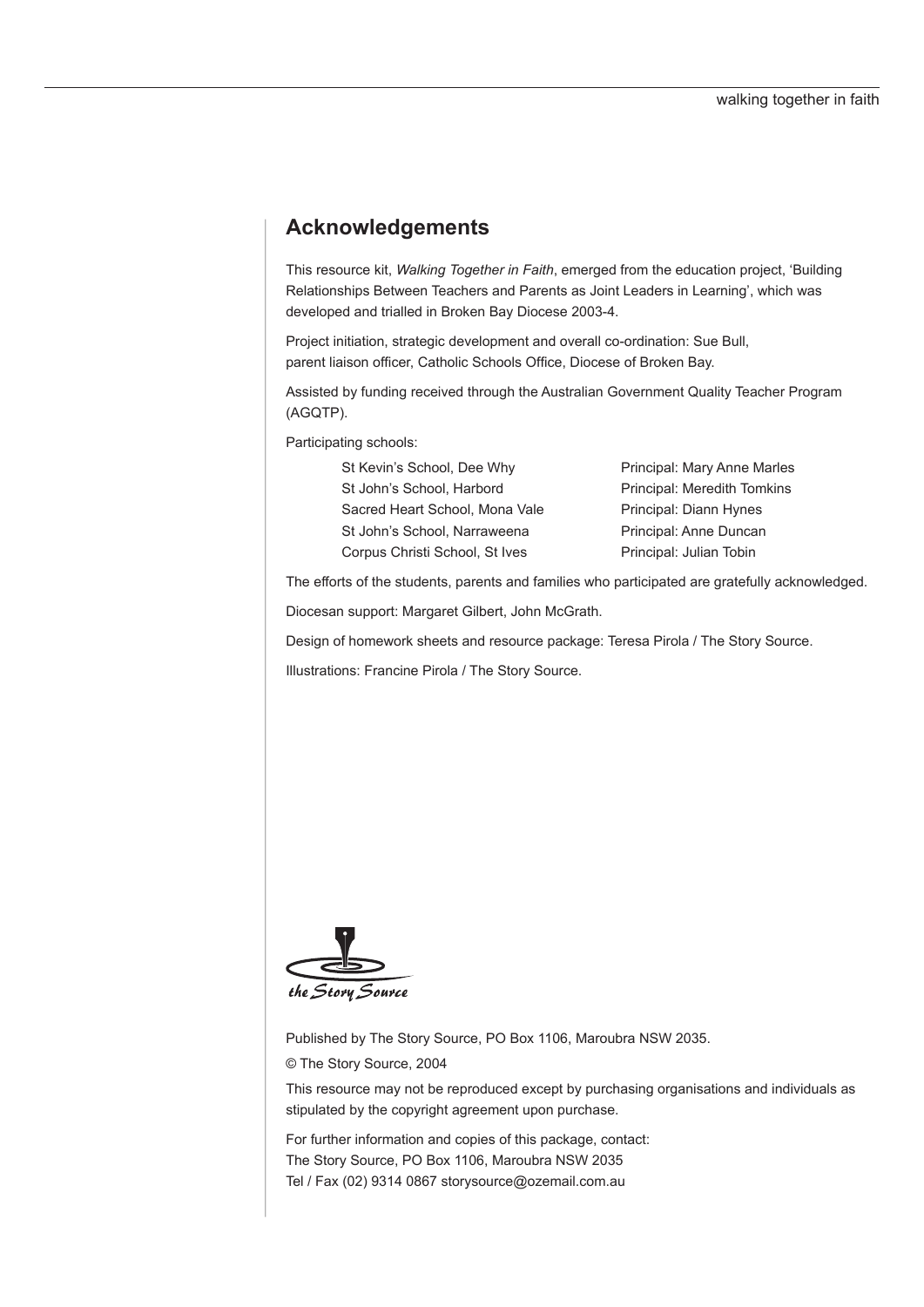## **Contents**

#### IN A NUTSHELL

Part I introduces you to this package.

Part II contains 'How To' tips to assist teachers.

Part III contains the homework sheets for home and classroom use.

Part IV contains material to supplement the homework sheets.

- 
- 
- 
- 

I. **Introduction**: Walking Together In Faith:

• Vision: What is it?

 • Strategy: How does it work? • History: Where does it come from?

• Application: How do we get started?

Sample letter to parents

Newsletter items

Staff meeting and parent meeting

Follow-up meeting

#### II. **Tips for teachers**:

- Communication tips
- Supporting parents
- Classroom tips
- Personal tips
- Teachers' testimonies
- Parent feedback
- Trouble-shooting guide

#### III. **Homework Sheets**:

.

ADVENT / CHRISTMAS

- #1. Sacred Space (for Advent or any time)
- #2. Advent Wreath Set-up
- #3. Advent Sunday 1
- #3a. Advent calendar
- #4. Advent Sunday 2
- #5. Advent Sunday 3
- #6. Advent Sunday 4
- #7. More Advent ideas
	- Advent Prayer Box
	- Jesse Tree
	- Christmas Carol
	- Christmas Card
	- Nativity Crib
- #8. Saint Nicholas
- #9. Mary, Mother of God 1st January (holiday homework!)